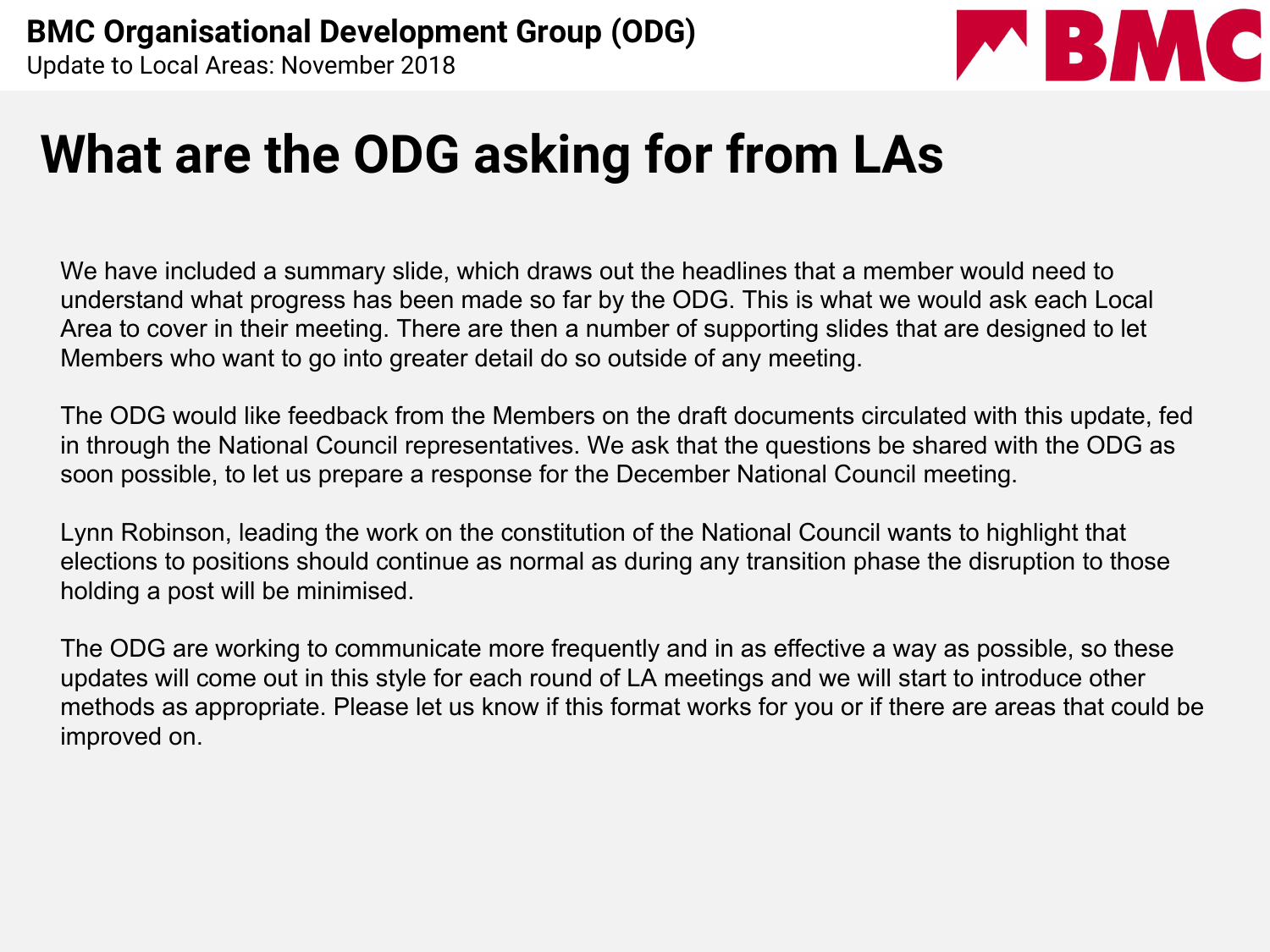

#### **Summary**

**Overview:** Leading on from the October update [\(link](https://www.thebmc.co.uk/bmc-organisational-development-group-update-october)), the ODG has made the following progress:

- Work has begun and documents are shared for comment on the National Council reconstitution, the Memorandum of Understanding between the Board of Directors and the National Council and the proposed updates to the Articles of Association
- The restructuring of the Board of Directors is underway with appointment of a Chair close to being complete
- The proposed plan for the Strategy Review is being circulated; in outline it is an Interim Plan to address the BMC's immediate priorities complete by April 2019. After this the Strategic Plan and Business Plan will be created by April 2020
- The work to assess options to support the BMC's work in Wales and options for competition climbing structures are both underway and are both expected to take a longer time to resolve than the other work underway
- The work stream focussing on Partnerships has agreed their terms of reference and are recruiting a team of volunteers and staff who can contribute to the work in their scope
- A key part of the ODG's work is Membership Engagement, which is underway with a series of meetings with key contacts complete. The aim of this work is to increase engagement of the BMC membership in local, national and policy issues, and develop volunteering and volunteers across the organisation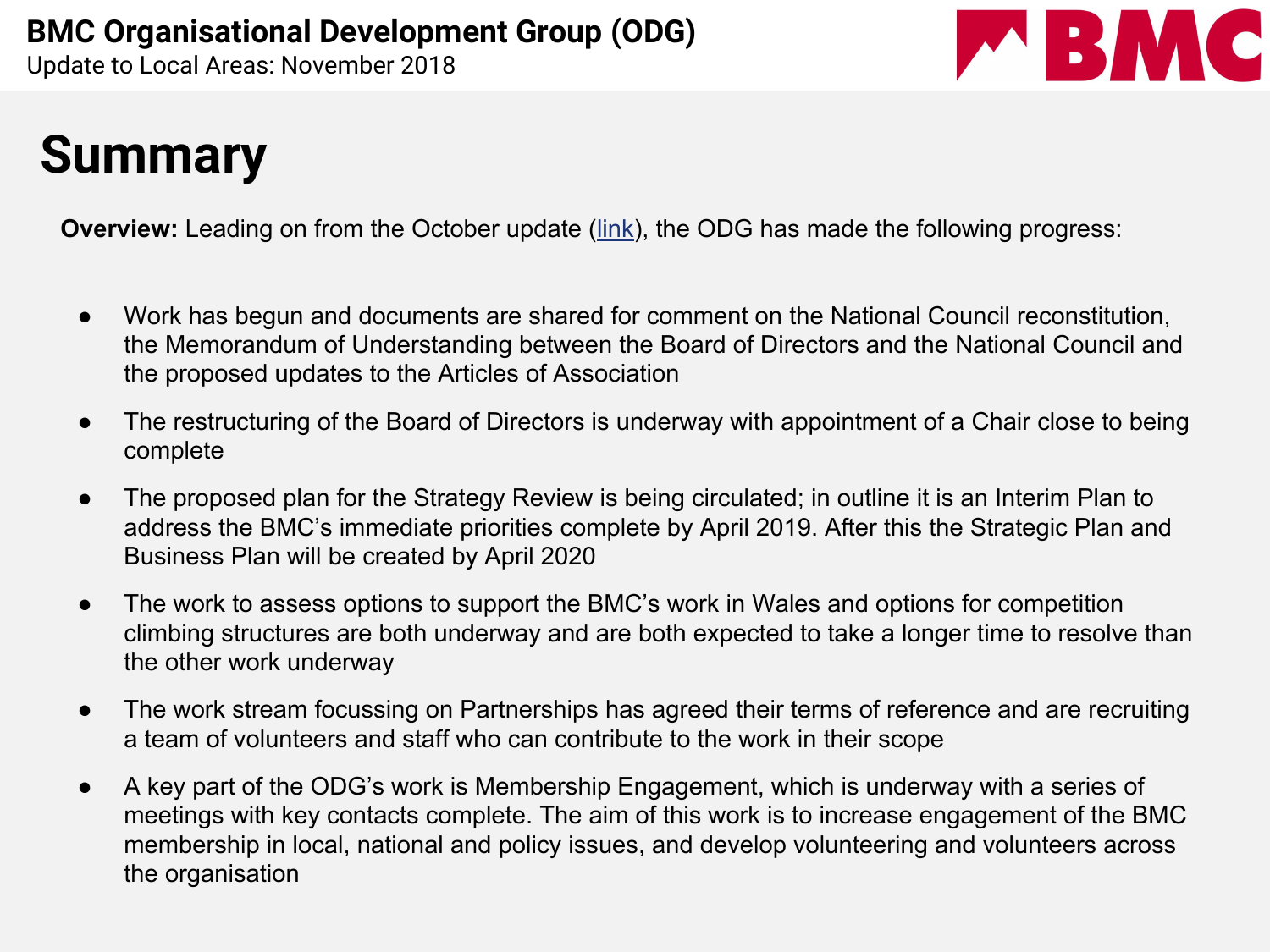

### **BMC Organisational Development Group (ODG)**

Supporting Slides: Detailed Update to Local Areas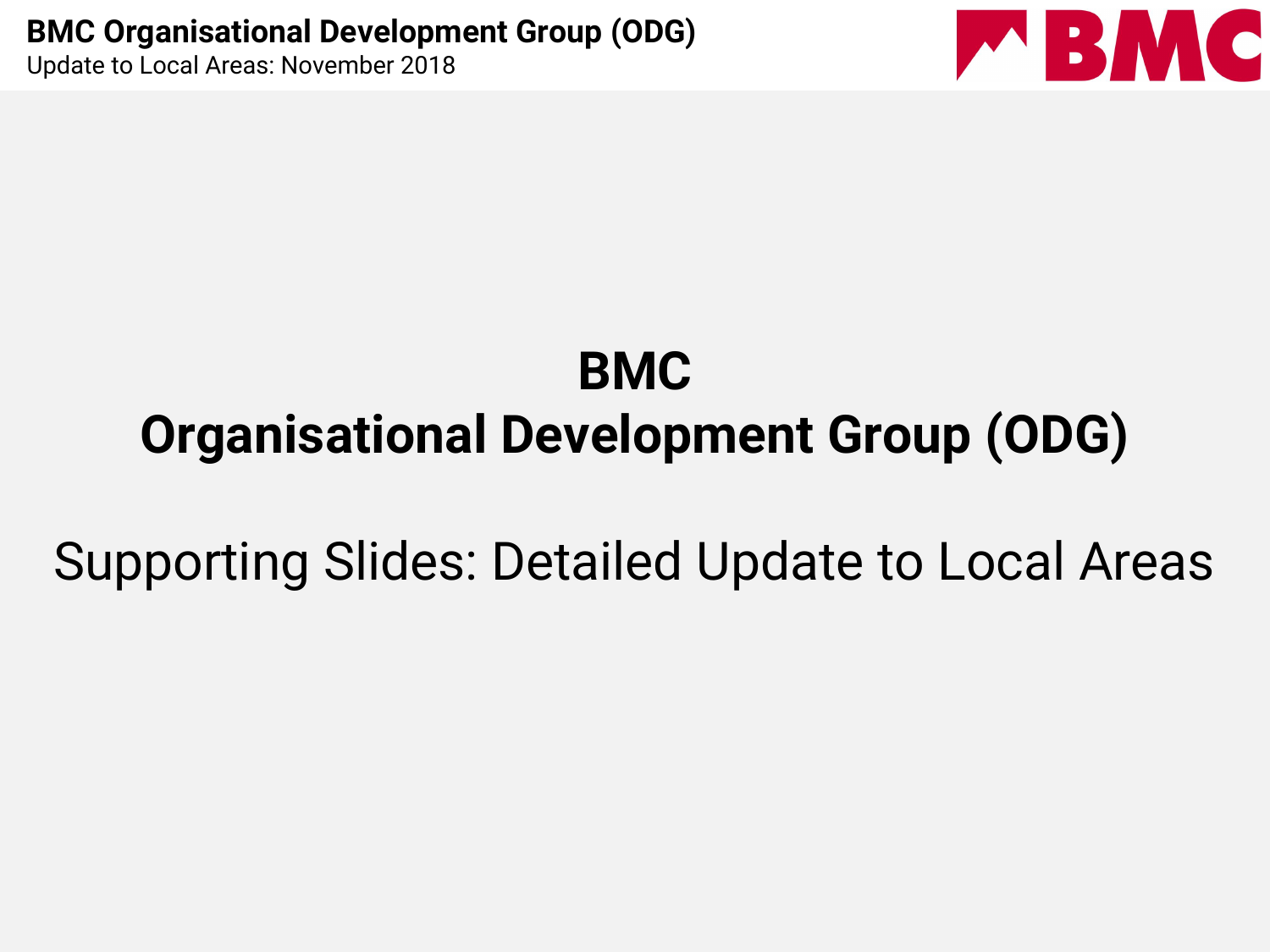# BMC

#### **Group make-up**

- John Roberts Chair
- Lynn Robinson President
- Andy Syme NC Representative
- Fiona Sanders NC Representative
- Amanda Parshall Independent Director
- Dave Turnbull CEO
- *● Roger Murray BMC Independent Member*
- *● Paul Evans BMC Independent Member*
- *● Dave Stanley Project Manager*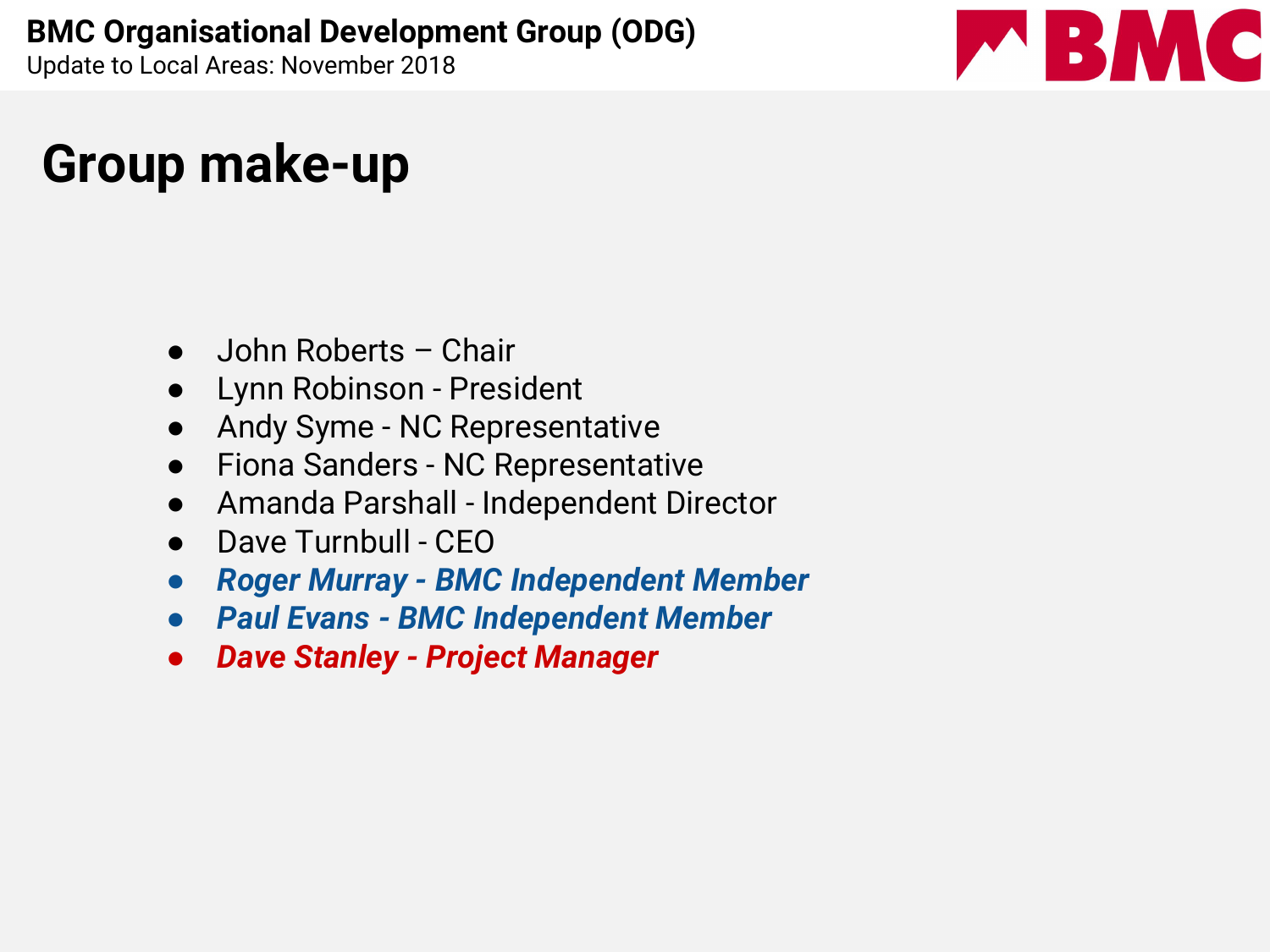

#### **Workstreams and Workstream Groups**

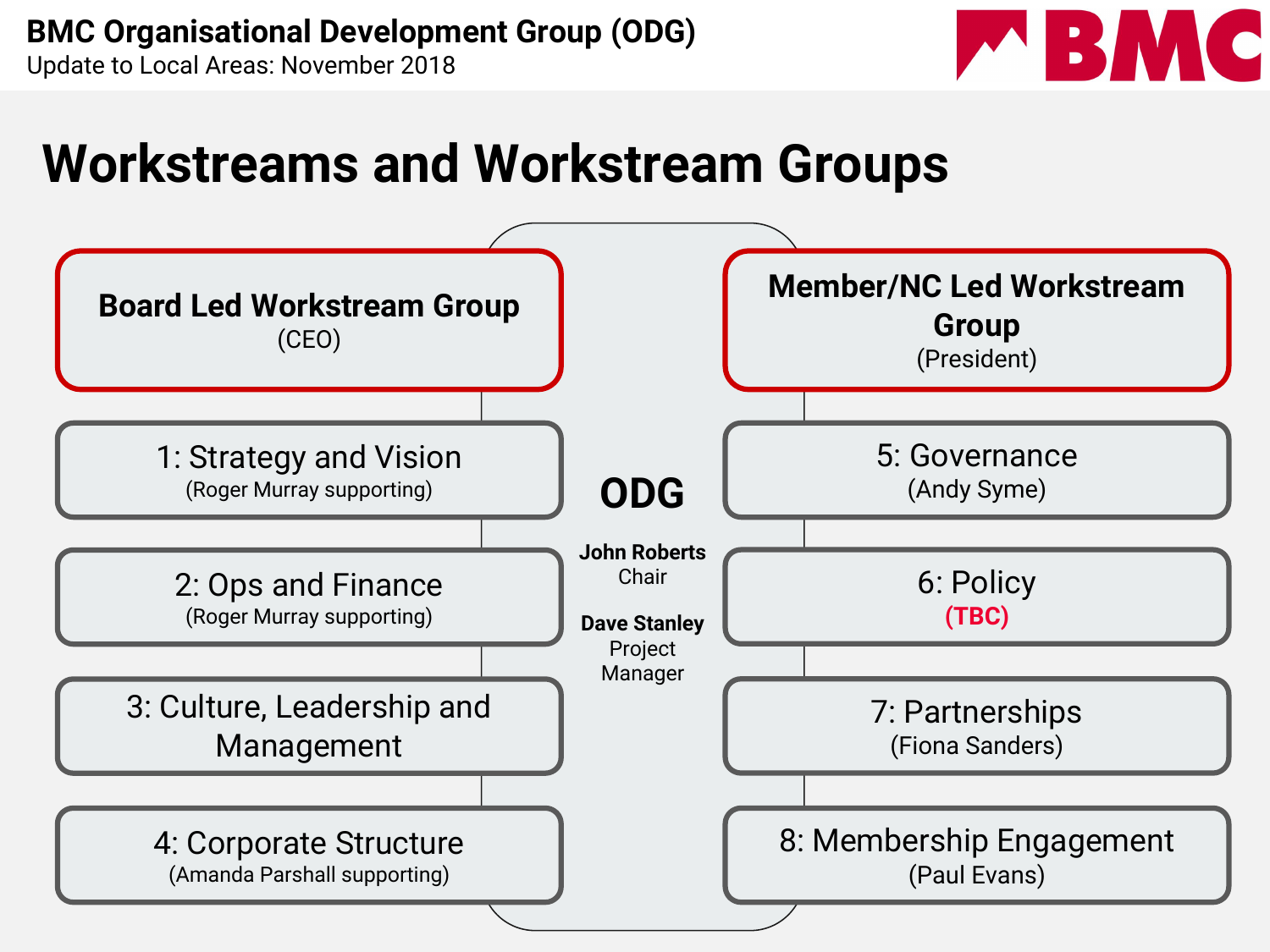

### **WS1: Strategy and Vision (CEO)**

**Aim:** to create the strategy and vision for the BMC, in line with the members' views, and articulate this to all partners and members

Draft Strategic Plan produced in July / August by CEO. Discussed and amended by National Council on 15 September and the BMC Board of Directors on 17 October. Next stage is circulation to the November Area meetings for feedback then back to National Council and the Board in December.

Proposed process:

- a. Interim Plan: to address the BMC's immediate priorities i.e. the detailed review and implementation of the outstanding ORG recommendations. July 2018 to April 2019.
- b. Strategic Plan. To be developed between Sept 2019 to April 2020. Membership consultation process culminating in 5 year Strategic Plan. Presentation to AGM
- c. Business Plan: To be developed between Dec 2019 to April 2020 and reviewed annually.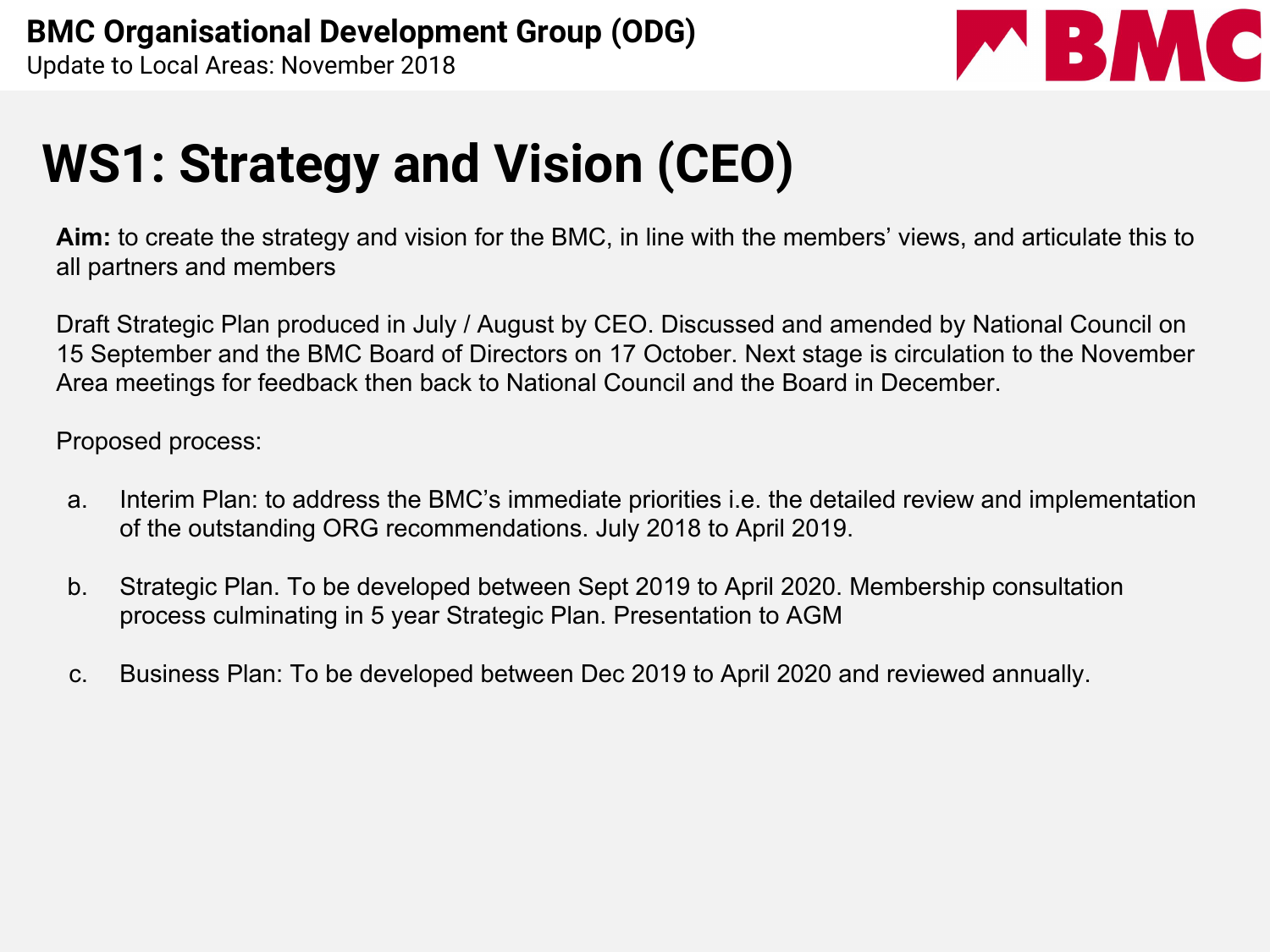

## **WS2: Operations and Finance (CEO)**

**Aim:** to deliver the strategy through effective organisational planning, change and operational and financial management

BMC Strategic Plan not yet agreed.

Project Manager appointed to oversee the organisational development process.

Working group to be established to review the financial implications of recommendations and actions coming out of the Interim Plan.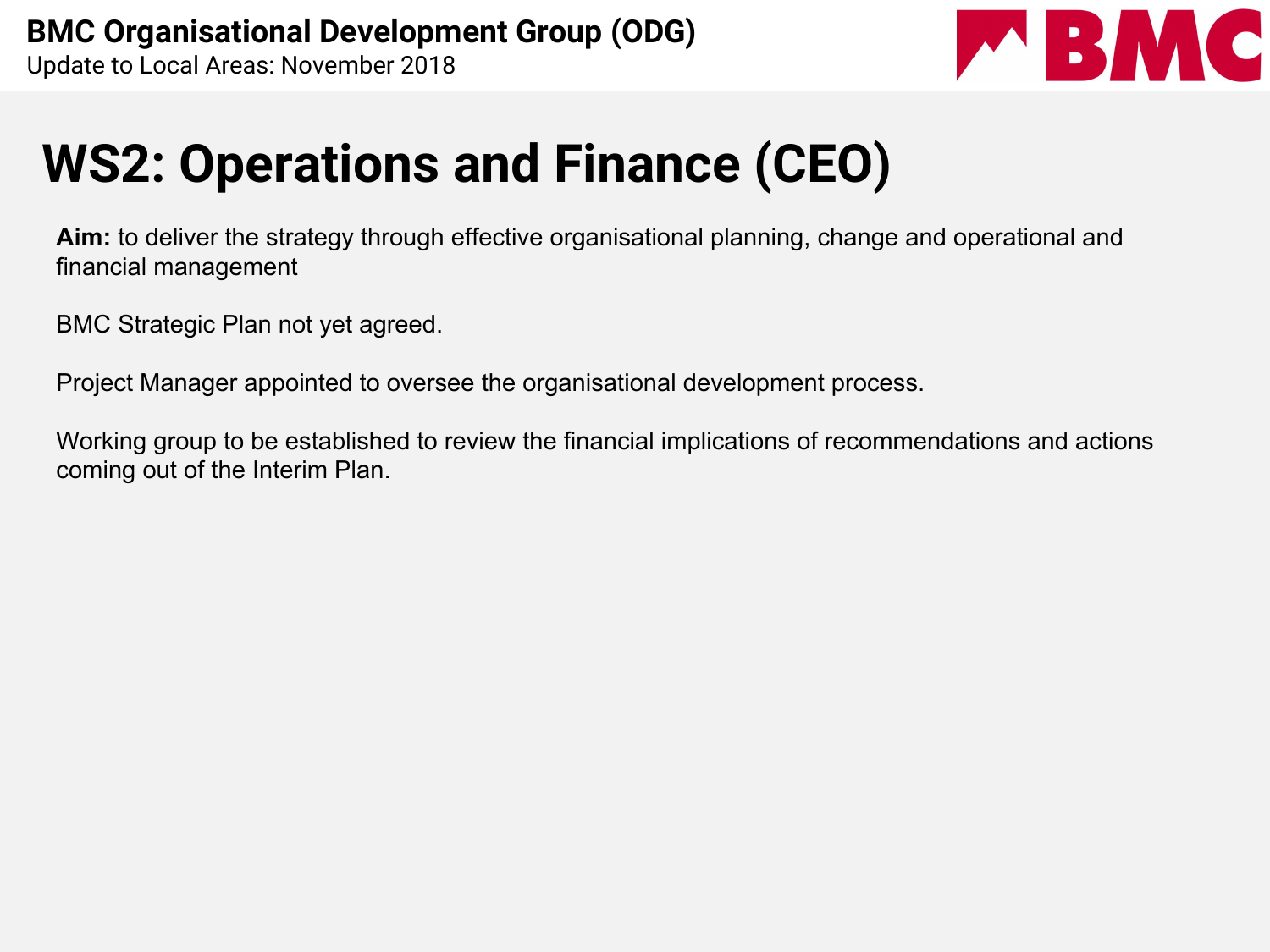

#### **WS3: Culture, Leadership and Management (CEO)**

**Aim:** to build a highly performing organisational culture, and ensure the staff team is motivated, has delegated authority, have clear objectives, and is well managed

CEO revised objectives framework and new KPIs in development by the Board of Directors.

Weekly senior management team and monthly all staff meetings in progress.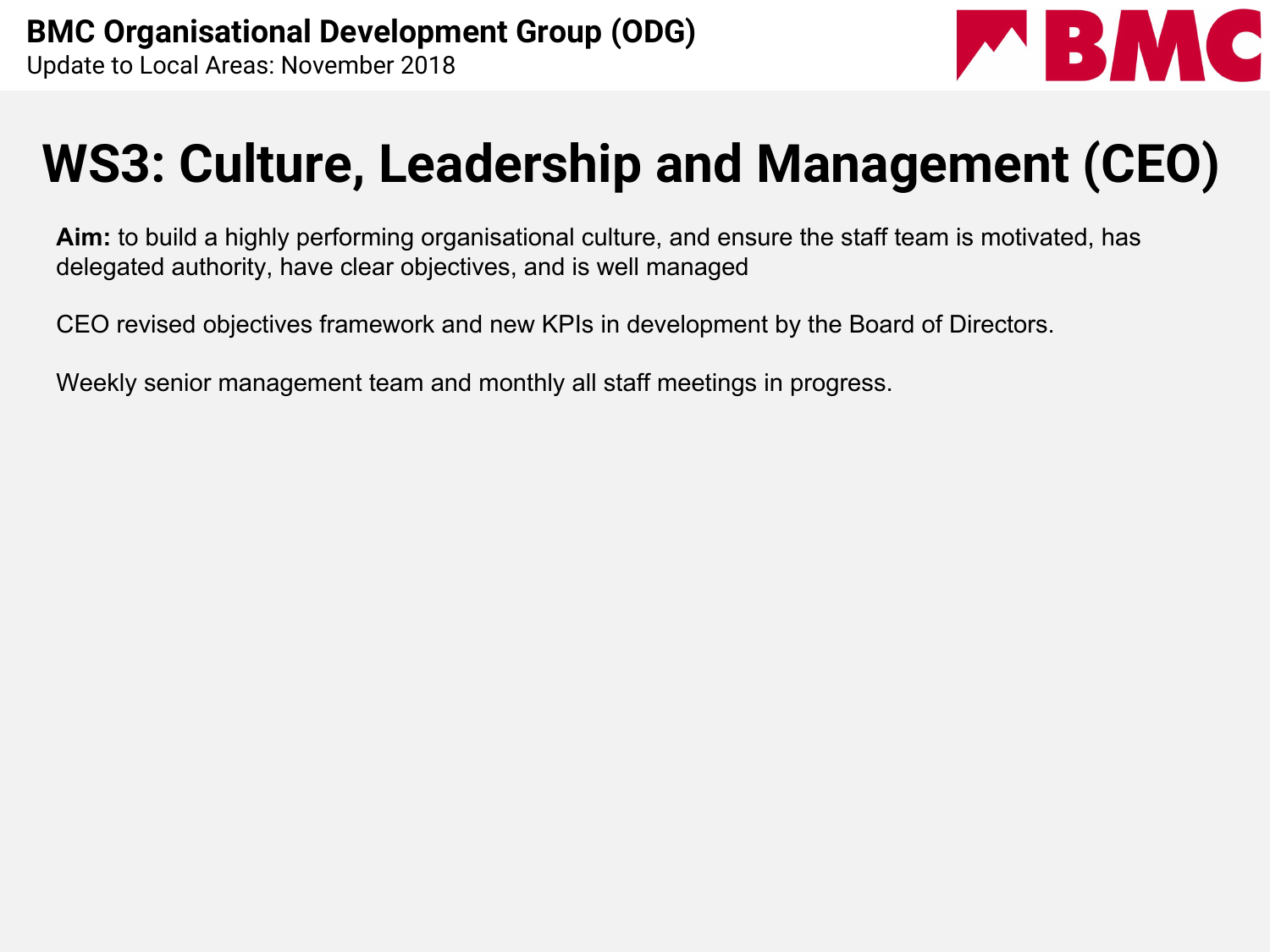

#### **WS4: Corporate Structure (CEO)**

**Aim:** to ensure the correct corporate structures are in place to allow the BMC to deliver efficiently and effectively against its strategy

BMC Strategic Plan not yet agreed.

Review of existing subsidiaries (Access & Conservation Trust, Mountain Heritage Trust and the Land & Property Trust) to be undertaken in 2019.

Assessment of competition climbing structure options: work has commenced.

Assessment of options to improve the BMC's support for Wales: work has commenced.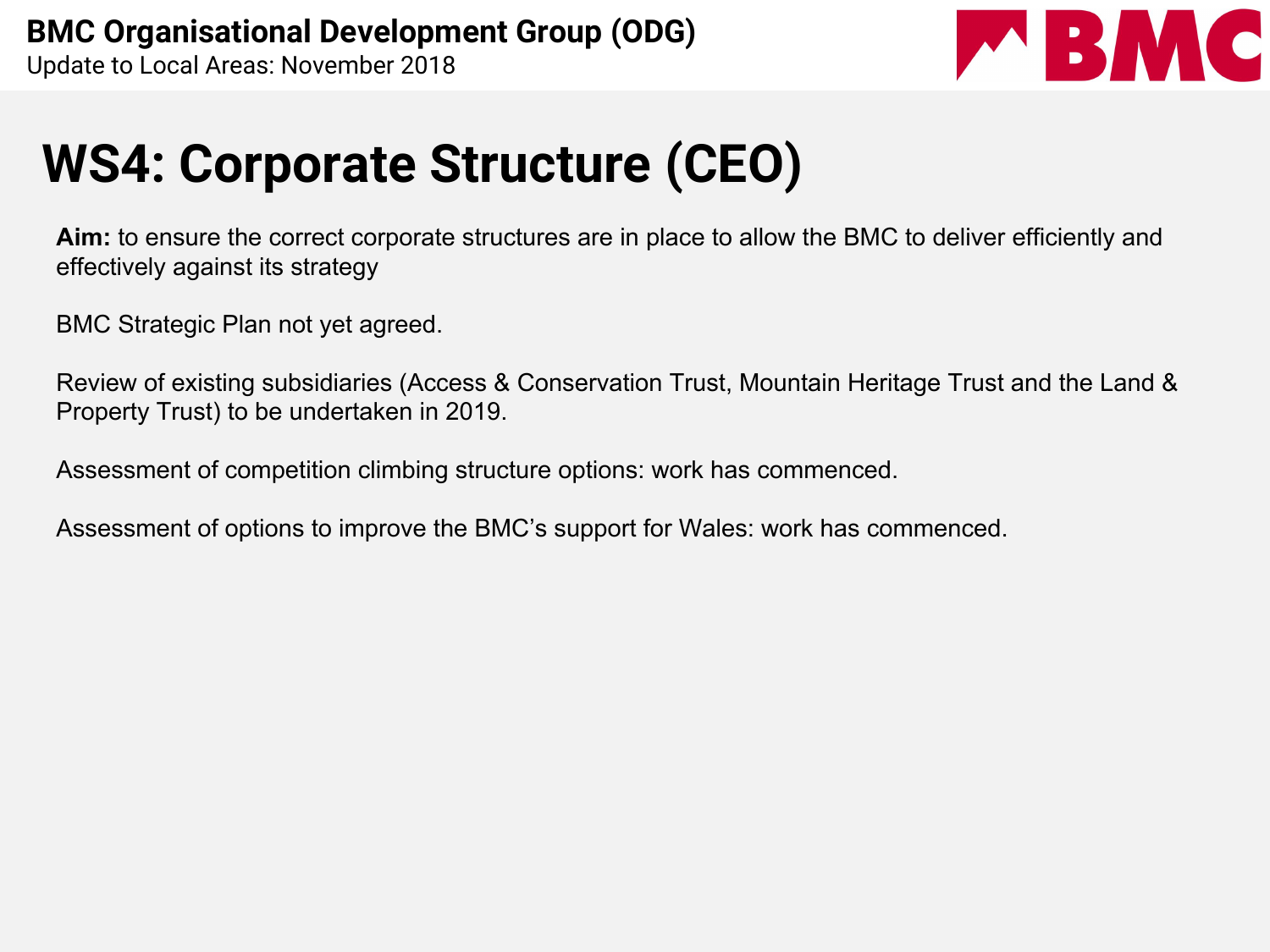

### **WS5: Governance (Andy Syme)**

**Aim:** to ensure the correct governance framework and structures are in place in order to effectively administer the BMC, and hold the Board of Directors to account

- **Proposed updates to Article of Association**
	- First draft of AoA complete. This includes new changes and further updates to articles identified following Phase One. Note: Additional changes possible before 2019 AGM.
	- Members requested to review and comment on proposed changes
- **Memorandum of Understanding** 
	- Principles agreed and working on content. Intent to have a draft of MoU, and associated documents by end of year.
- **● National Council Reconstitution**
	- Workstream TORs agreed.
	- Intent to provide TORs by end of year.
- **● Board Structure** 
	- **○** In progress with Board
- **Recruitment of Chair** 
	- Process very close to completion at time of writing
- **● Board Communications** 
	- **○** In progress with Board, but MoU work interfaces
- **Legal and Compliance Strategy** 
	- First draft produced and being discussed
- **Specialist Committees and Working Groups** 
	- Not yet started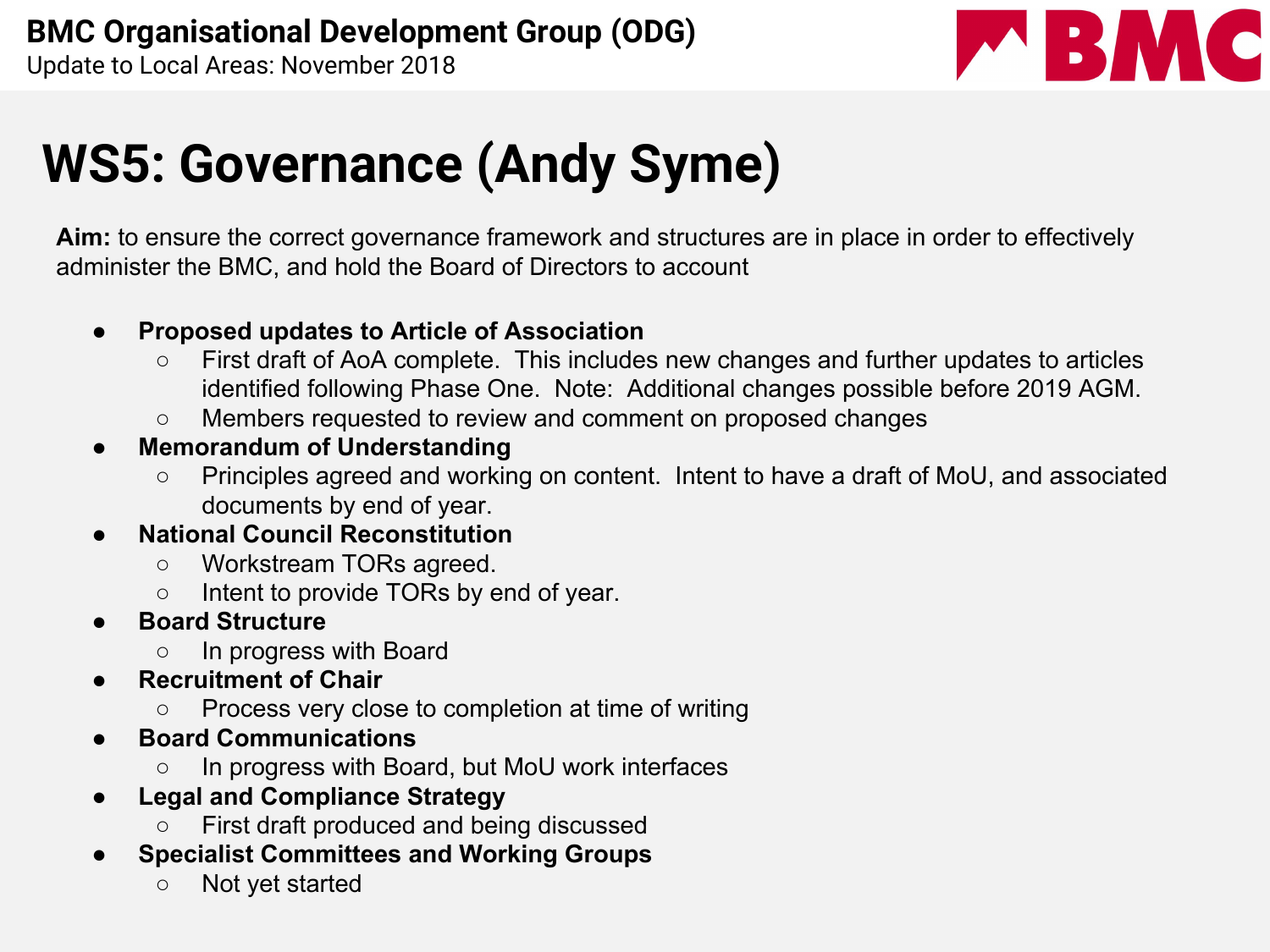

# **WS6: Policy (TBC)**

**Aim:** to identify and develop the member led policies of the BMC, and the processes by which they, and future strategies, are achieved

#### **Progress**

Work will be undertaken once the initial Governance work, specifically the MoU and NC work, is complete, and will happen in parallel to the review of specialist committees and working groups.

This work will identify and document where policies "sit" within the BMC, and to which groups, bodies or individuals policies are delegated to by the Board; local areas, National Council/member's assembly, specialist committees, staff, other individuals etc.

Where necessary, it will update and review specific policies as part of its work and identify how particular policies should be developed in future in conjunction with members.

The lead for this work stream has not yet been recruited.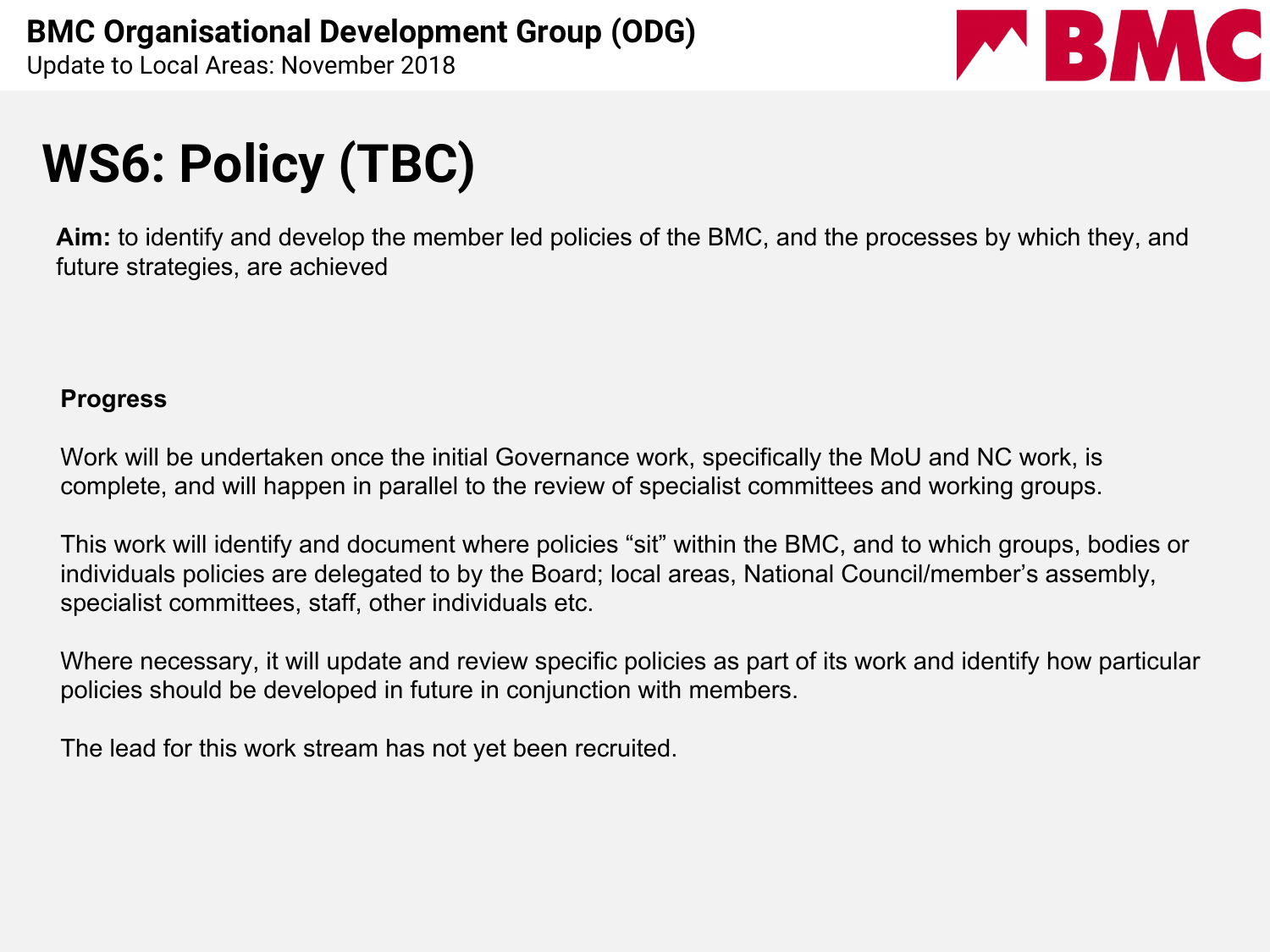

## **WS7: Partnerships (Fiona Sanders)**

**Aim:** to review, form new and enhance existing BMC strategic partnerships

#### **Progress**

- Terms of reference have been agreed
- Includes both clubs along with other partner recommendations
- Recruiting for core work at the moment